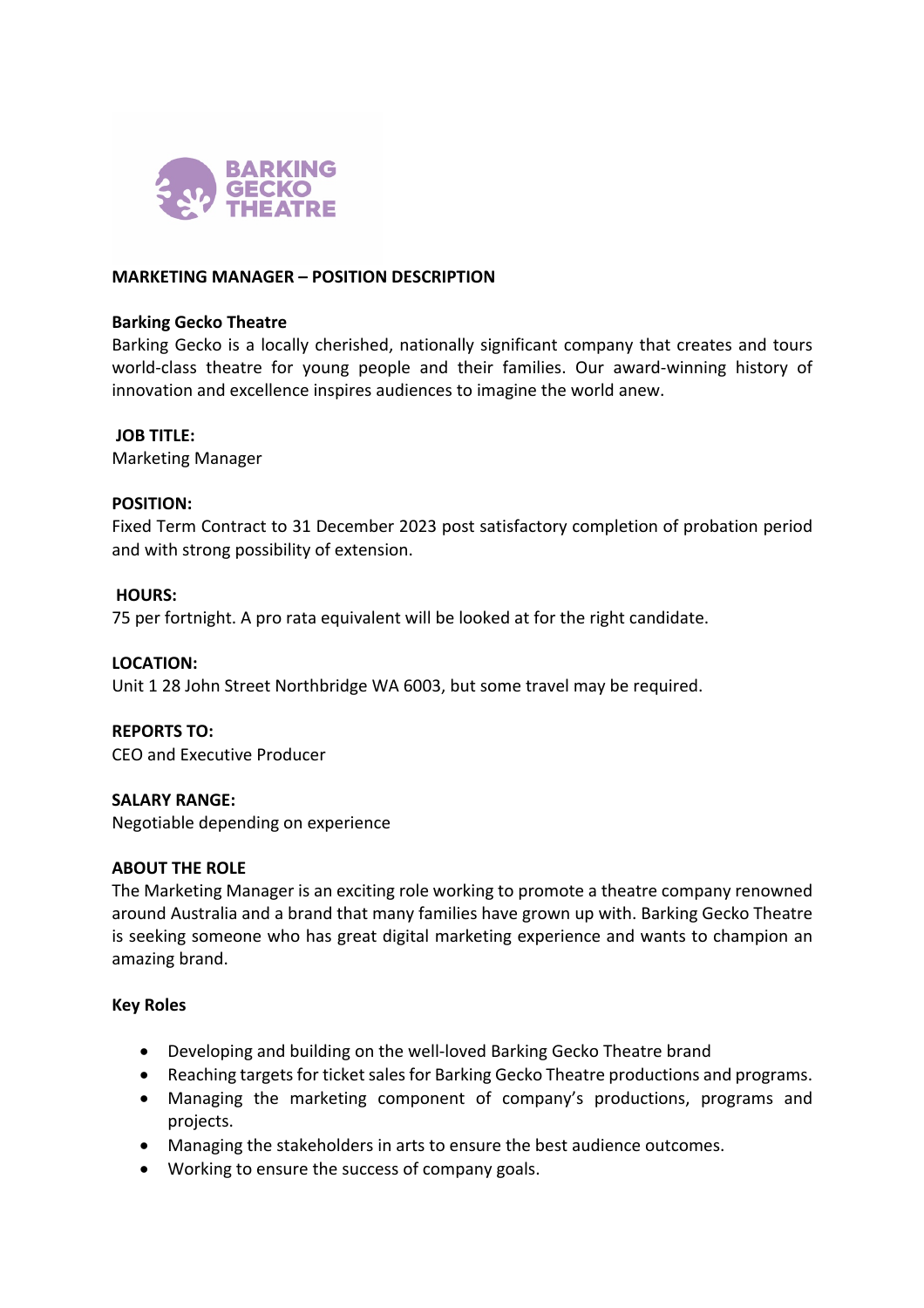- Providing marketing expertise to the organisation.
- Collaborating with presenters on marketing.

## **Key Responsibilities:**

- Be the leader in the organisation in marketing with specific focus on digital and electronic channels.
- Assist collaborators to establish, implement and/or measure effective marketing
- Create marketing assets for Barking Gecko Theatre and its productions, programs and projects at times in collaboration with the Executive Producer, Artistic Director and other members of the team.
- Work with the team to ensure stakeholders well informed.
- Prepare marketing plans.
- Communicate and grow the brand to ensure it remains well known and respected.
- Participate in the review of plans and works.
- Keep up to date with issues and trends in marketing.
- Build, develop and manage great relationships with the performing arts industry and in particular presenters and media.
- Monitor performing arts marketing and understand what is happening all level of performing arts marketing.
- Develop projects and ideas as Barking Gecko Theatre requires.
- Build and develop audiences and participants or Barking Gecko Theatre's productions, programs and projects.

# **Key Selection Criteria**

- Demonstrated ability to work at the planning and tactical level.
- Strong marketing skills with a marketing degree or equivalent in industry experience.
- Experience of success in digital marketing and the ability to explain what works and why.
- Excellent oral and written communication skills
- A team player who wants to contribute to Barking Gecko Theatre success.
- A good project manager who can think for themselves and solve problems to get to the desired goals.

# **Desirable Criteria**

- Skills in design solutions such as Canva
- Experience with CRM systems

# **Other requirements:**

- Fully vaccinated for COVID-19
- WA Police Clearance
- Working with Children Check
- WA Driver's License (unrestricted)